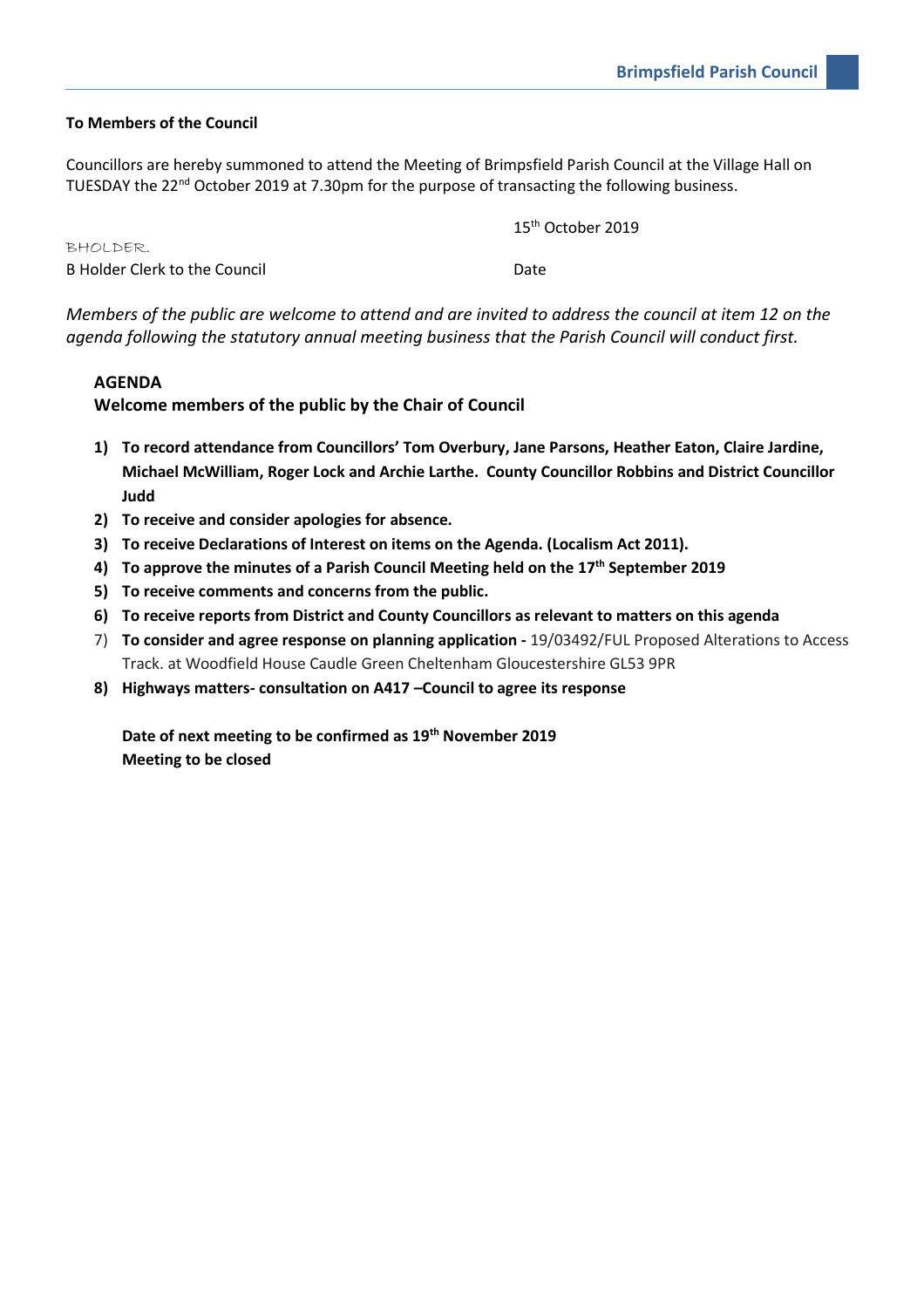**Draft Minutes** of the Meeting of Brimpsfield Parish Council at the Village Hall on TUESDAY the 17<sup>th</sup> September 2019 at 7.30pm

# **Welcome to members of the public by the Chair of Council**

#### **1. Attendance** recorded

as Councillors Tom Overbury, Jane Parsons, Heather Eaton, Claire Jardine, Michael McWilliam and Roger Lock. County Councillor Nigel Robbins, Chairman of Village Hall Committee and one member of public.

# **2. Received and consider apologies for absence.**

Apologies received from District Councillor Judd and Parish Councillor Archie Larthe.

## **3. There were no Declarations of Interest on items on the Agenda.**

**4. Public session at the discretion of the Chair of Council including verbal report from County Councillor Robbins.** There were no items raised by members of the public and the report from Councillor Robbins included the following topics.

- A417 link consultation process
- Engagement on the Health Service in Gloucestershire
- Incinerator at Quedgeley

# **5. Council approved the minutes of a Parish Council Meeting held on the 16th July 2019.**

# **6. Matters arising from previous minutes:**

- a. Map of Parish Boundary provided for Council records to be put on website- cfwd-Clerk.
- b. Village notice board additional work for alternative catch system discussed by council (quotation sought). Councillor Eaton will contact contractor.
- c. White line markings opposite the War Memorial Clerk reported- County Councillor will follow up with Highways Manager.
- d. Bank Mandate update completed.
- e. Tree warden role details to be distributed outstanding Clerk.
- f. Public Footpath running from the Knapp towards Longdole.

Councillor Larthe's update has been received and Councillor Overbury has also spoken to landowner and will liaise to ensure stone around gateway as the weather changes.

g. Review of all policies considered and no updates have been identified as being necessary.

## **7. Hermits Corner –**

Clerk to email District Councillor Judd to seek update and then to forward response to Parish Councillors.

## **8. Village Hall update by Chair of Village Hall Committee**

The kitchen floor has been repaired by volunteers.

## **9. Council considered the following planning applications**

- 19/02815/FUL erection of two storey side and rear extensions etc at 4 Newcombe, Climperwell Road – noted.
- 19/02642/TCONR -tree works in conservation area at the Old Rectory, Brimpsfield- noted.
- 19/01931/FUL woodstore to commercial food production The Mussards –Permitted.
- 19/03087/FUL Priory Cottage–Following discussion and a mixed reaction, Council agreed "no comment" from Parish Council.

## **10. Highways and PROW updates discussed**

- Some pot holes have been marked out by Glos Highways, but encouragement to be continued to reporting of pot holes.
- Bridge over stream, side rail missing dangerous. Climperwell Road at bottom of Common Hill adjacent to Watercombe. Clerk to email- [danny.taylor@gloucestershire.gov.uk](mailto:danny.taylor@gloucestershire.gov.uk)
- Grass cutting dumping opposite the Coach House, Brimpsfield reported which damages the hedgerow and is within the confines of the Village. Councillor Overbury will liaise with landowner.
- Noted that cutting back of hedgerows is responsibility of landowners but is not being done in some places. **Agenda item for November meeting.**